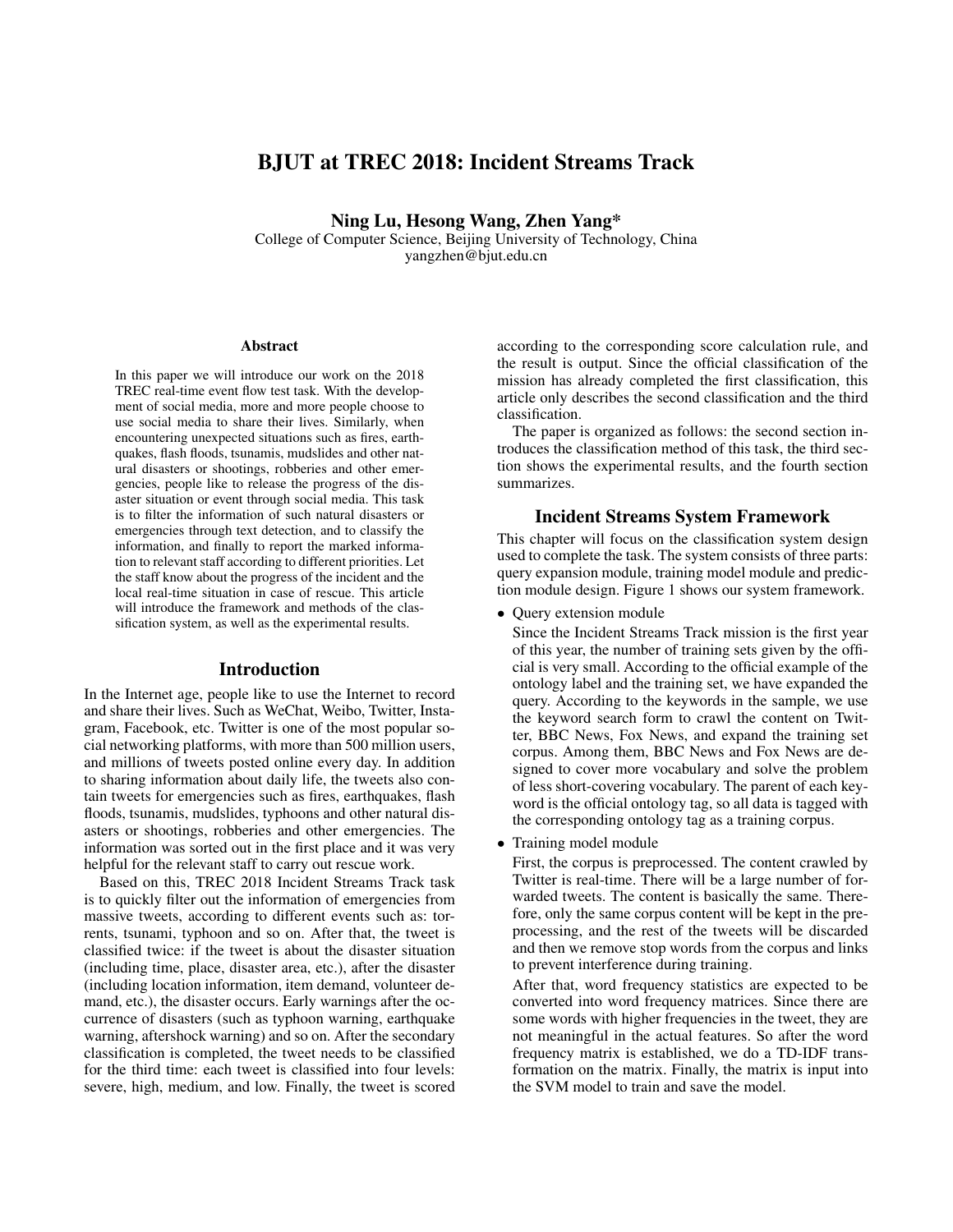Table 1: Ontology Quantitative Score

| label                         | value                     |
|-------------------------------|---------------------------|
| Request-GoodsServices         | 5                         |
| Request-SearchAndRescue       | 5                         |
| Request-InformationWanted     | $\overline{4.5}$          |
| <b>CallToAction-Volunteer</b> | 4                         |
| CallToAction-FundRaising      | $\overline{4}$            |
| <b>CallToAction-Donations</b> | $\overline{4}$            |
| CallToAction-MovePeople       | 4                         |
| Report-FirstPartyObservation  | $\overline{\overline{3}}$ |
| Report-ThirdPartyObservation  | $\overline{3}$            |
| Report-Weather                | $\overline{3.5}$          |
| <b>Report-EmergingThreats</b> | $\overline{4}$            |
| Report-SignificantEventChange | $\overline{3.5}$          |
| Report-MultimediaShare        | $\overline{2}$            |
| Report-ServiceAvailable       | $\overline{3.5}$          |
| Report-Factoid                | $\overline{\overline{3}}$ |
| Report-Official               | $\overline{3}$            |
| Report-CleanUp                | $\overline{3}$            |
| Report-Hashtags               | $\overline{2}$            |
| Other-PastNews                | ī                         |
| Other-ContinuingNews          | $\overline{2}$            |
| Other-Advice                  | $\overline{2}$            |
| Other-Sentiment               | $\overline{1}$            |
| Other-Discussion              | 1                         |
| Other-Irrelevant              | 0.5                       |
| Other-Unknown                 | 1                         |

Table 2: Graded Quantified Score

| level    | value |
|----------|-------|
| Critical |       |
| High     |       |
| Medium   |       |
| $L$ OW   |       |

When used, two models are output, corresponding to the model classified by ontology and the model of hierarchical classification.

#### • Prediction module

We randomly selected the expected 1/4 corpus as the test set and 3/4 as the training set in the training expectation. The working principle of this module is shown in Figure 1. The corpus is entered into the model above, and the two models above put the corpus on the label of the ontology and the label of the grading.

Since the official request requires a quantitative ranking of the final output, it is considered that the ontology label and the grade label are scored, as shown in Table 1 and Table 2. The score corresponding to each tweet is calculated as: Tweet score = grade label score \* ontology tab score.

Table 3: Results

|           | myrun1 | myrun2 |
|-----------|--------|--------|
| Precision | 0.18   | 0.20   |
| Recall    | 0.88   | 0.59   |
| F1        | 0.30   | 0.30   |
| Accuracy  | O 17   | 0.19   |

## Submitted Runs and Experiment Results

We submitted two predictions, the first being the results of all model classification predictions (myrun1). The second is the result of some human intervention (myrun2) on the tweets with low prediction accuracy. The results are shown in Table 3.

### Conclusion

According to the experimental results, we can see that the experimental results are not ideal. By looking for the reasons, we think it is a problem of data sources. Due to tweets or news crawled by keywords, it is not able to match the tags very well, resulting in some corpora being not the best corpus of the tag, and even some corpora cannot reflect the tag, causing interference.

Corpus crawling through keywords does not cover all situations well. Because the short text expression is relatively flexible, an expression can express the mood of the author of the tweet, such as the fact that our corpus coverage is not comprehensive enough. The result is biased.

Models mixed by model prediction and human intervention can improve the prediction effect, but the cost of human intervention is relatively high and is not suitable for promotion.

#### References

Wang, K., and Yang, Z. 2016. Bjut at trec 2016: Real-time summarization track. In TREC.

Tan, H.; Luo, D.; and Li, W. 2016. Polyu at trec 2016 realtime summarization. In TREC.

Lin, J.; Roegiest, A.; Tan, L.; McCreadie, R.; Voorhees, E.;and Diaz, F. 2016. Overview of the trec 2016 real-time summarization track. InProceedings of the 25th Text REtrieval Conference, TREC, volume 16.